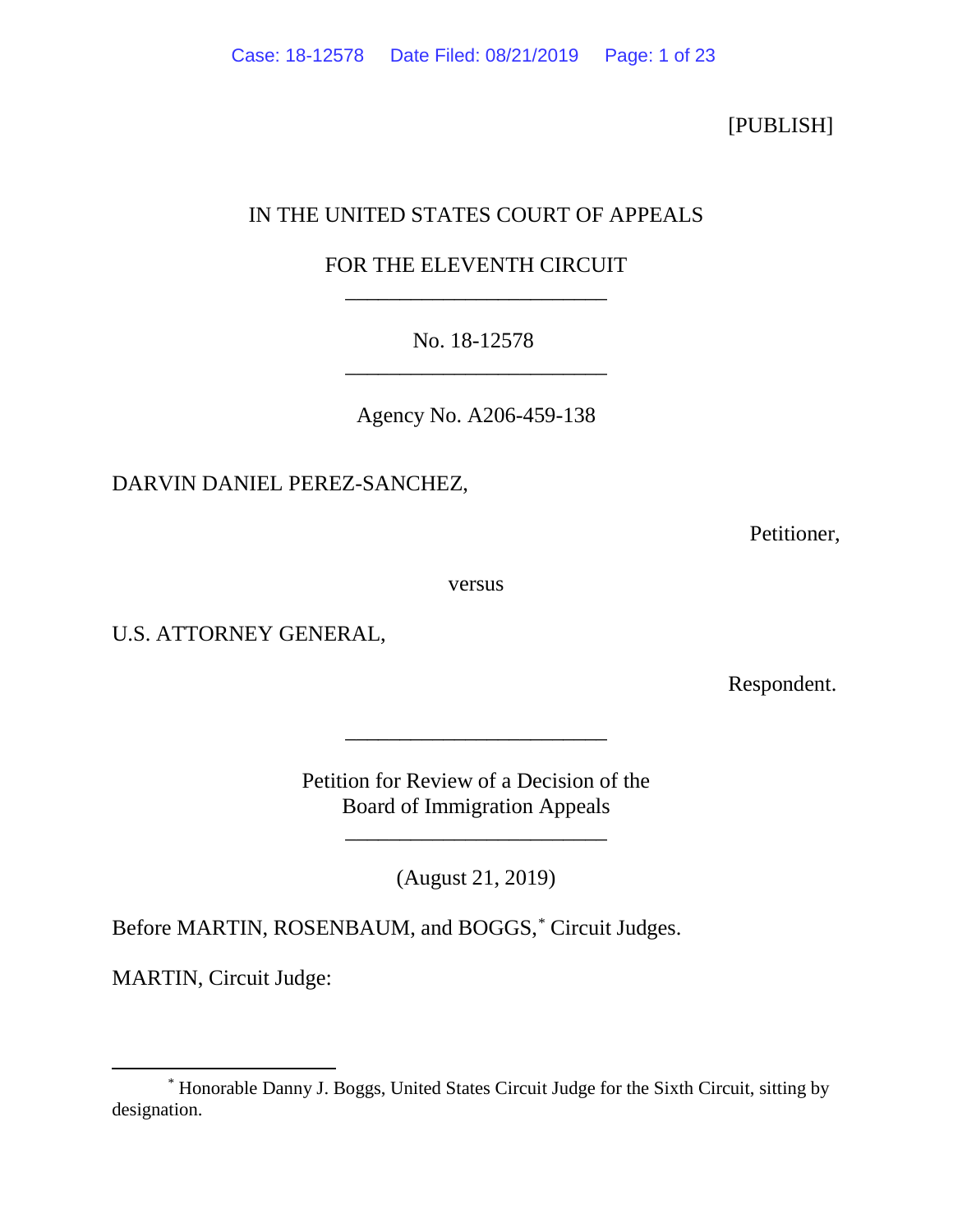Darvin Perez-Sanchez's case sits at a familiar crossroad in immigration law, where personal hardship intersects with technical administrative and statutory requirements. Among other issues, his petition for review asks us to consider the effect of the Supreme Court's decision in Pereira v. Sessions, 585 U.S. \_\_, 138 S. Ct. 2105 (2018). Pereira interpreted 8 U.S.C.  $\S$  1229(a)(1), the provision of the Illegal Immigration Reform and Immigrant Responsibility Act of 1996 ("IIRIRA") defining a Notice to Appear ("NTA"). 138 S. Ct. at 2113–16. Mr. Perez-Sanchez argues the immigration judge ("IJ") never had jurisdiction over his removal case because the Department of Homeland Security ("DHS") issued him an NTA that did not include either the time or date of his removal hearing. He relies on Pereira, which held in a different context that § 1229(a)(1) requires this information. Id. at 2113–14. DHS insists in response that the agency properly exercised jurisdiction since the jurisdictional rule in question was established by regulation, not by statute, and Mr. Perez-Sanchez's NTA complied with the regulations. See 8 C.F.R.  $\S$  1003.15(b)–(c).

Because Congress alone has the power to define the scope of an agency's authority, we join several of our sister circuits and hold today that the regulations set forth a claim-processing rule as opposed to a jurisdictional one. We recognize § 1229(a)(1) as setting out a claim processing rule as well. We therefore deny Mr.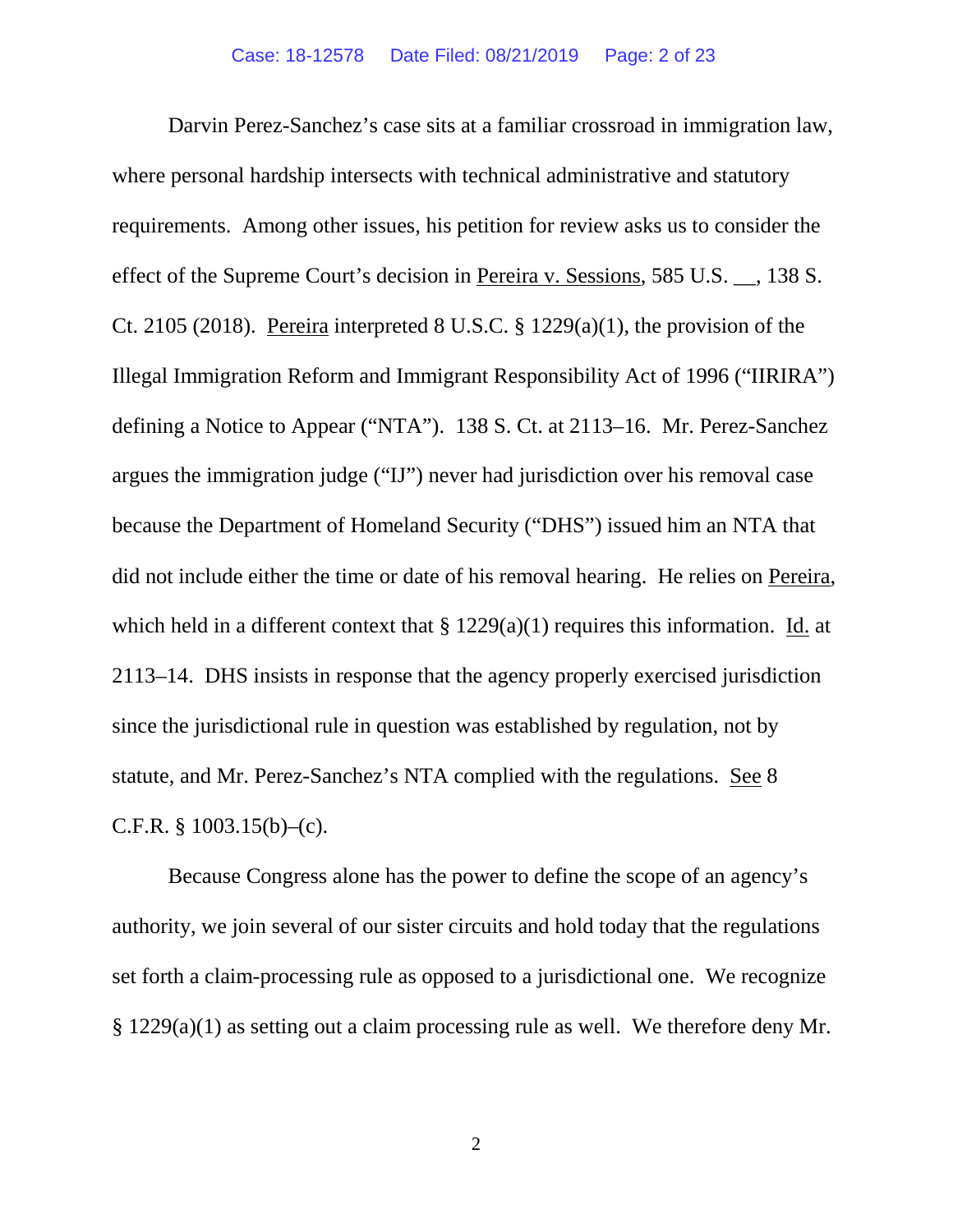Perez-Sanchez's petition for review as to this claim because the deficient NTA did not deprive the agency of jurisdiction over his removal proceedings.

We do not, however, accept the agency's analysis of Mr. Perez-Sanchez's asylum and withholding claims. The Board of Immigration Appeals ("BIA") affirmed the IJ's denial of both claims, saying that Mr. Perez-Sanchez's relationship to his father-in-law was not a central reason for his persecution at the hands of the Gulf Cartel. This conclusion cannot be squared with the record evidence. We therefore grant Mr. Perez-Sanchez's petition for review and remand his asylum and withholding of removal claims for further proceedings consistent with this opinion.

## **I.**

The Gulf Cartel is one of Mexico's oldest and most dangerous cartels. On December 21, 2013, five of its members broke into Mr. Perez-Sanchez's house in Tapachula, Mexico and held him at gunpoint.<sup>[1](#page-2-0)</sup> They told him they were there to collect on a debt the cartel believed he owed. Some years before, a man nicknamed "El Banana" lost a shipment containing 500 kilograms of cocaine that belonged to the cartel. The cartel never forgot the loss. When its members could

<span id="page-2-0"></span> $1$  Our recitation of the factual background draws heavily from Mr. Perez-Sanchez's testimony before the IJ. Because the BIA neither adopted nor addressed the IJ's credibility determination, this Court must assume Mr. Perez-Sanchez was credible. See Sandie v. Att'y Gen. of U.S., 562 F.3d 246, 252 (3d Cir. 2009) ("[W]e must assume Sandie's testimony is credible because we have no credibility determination to review from the BIA.").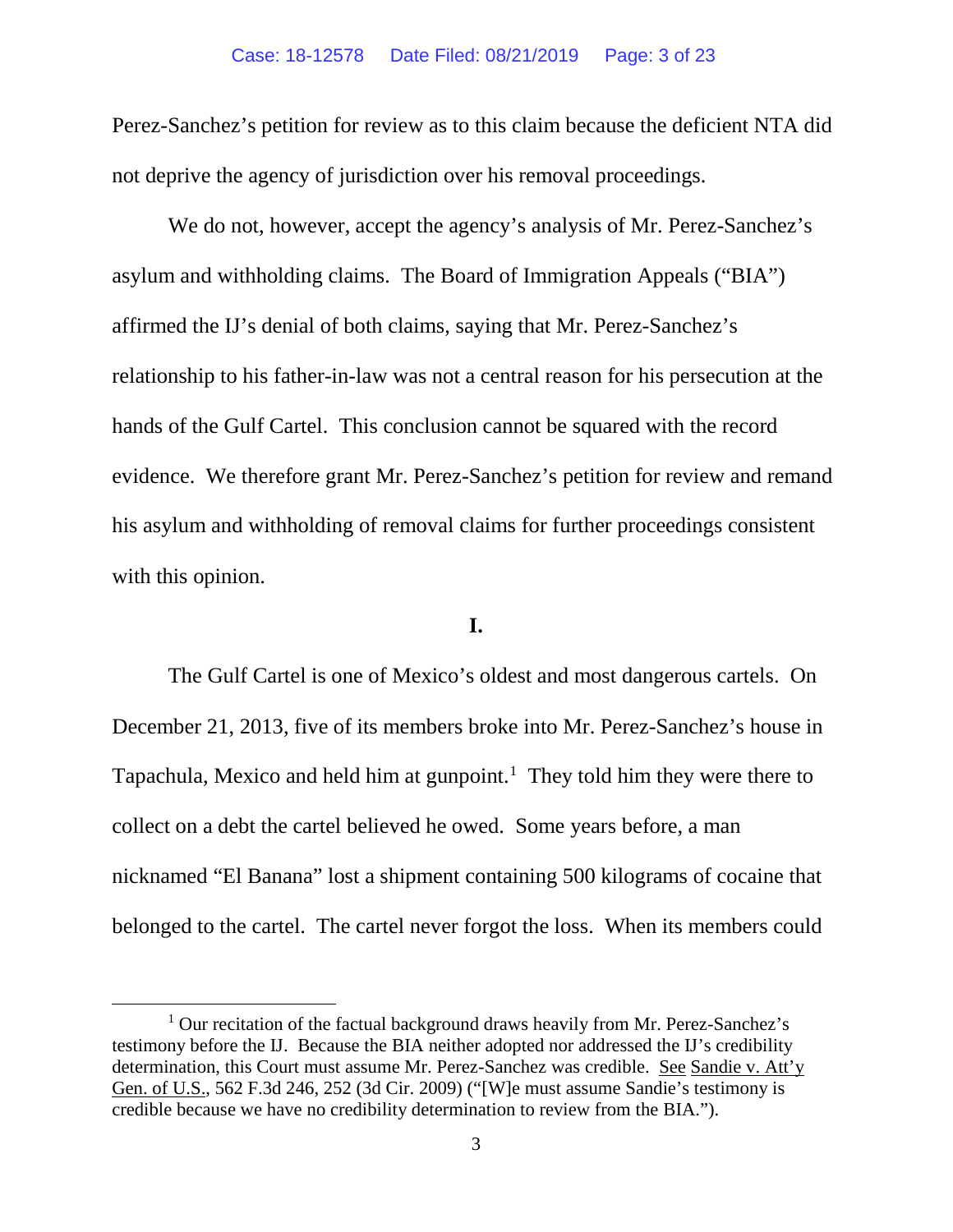#### Case: 18-12578 Date Filed: 08/21/2019 Page: 4 of 23

not find El Banana, they tracked down his daughter and her partner for information and, failing that, repayment. By the time the cartel broke into Mr. Perez-Sanchez's house, the members knew something he did not: namely, that El Banana was Perez-Sanchez's father-in-law, Elias Gamaliel Martinez-Carasco.

Determined to make their trip worthwhile, the cartel members demanded Mr. Perez-Sanchez reveal his father-in-law's whereabouts. But Mr. Perez-Sanchez had no idea where Mr. Martinez-Carasco was. Because Mr. Martinez-Carasco abandoned his daughter, Sandra Gabriela Martinez Reyes, at a young age, neither she nor Mr. Perez-Sanchez knew much about the man, much less that he had been involved in the Gulf Cartel's drug trafficking operations. The cartel, however, was unmoved by Mr. Perez-Sanchez's pleas of ignorance. With each unsatisfactory answer, the cartel members beat Mr. Perez-Sanchez, fracturing his collarbone and at least one of his ribs. They also warned him that anyone caught stealing from or snitching on them would "have their hands chopped off or blown off and . . . their heads blown off."

Eventually, one of the cartel members proposed that Mr. Perez-Sanchez use his banking job to help the cartel set up fake accounts. The cartel knew that Mr. Perez-Sanchez was a college graduate who was currently working for a bank handling credit card payments. The cartel explained that because Mr. Perez-Sanchez's father-in-law owed them money, Perez-Sanchez did as well. Scared of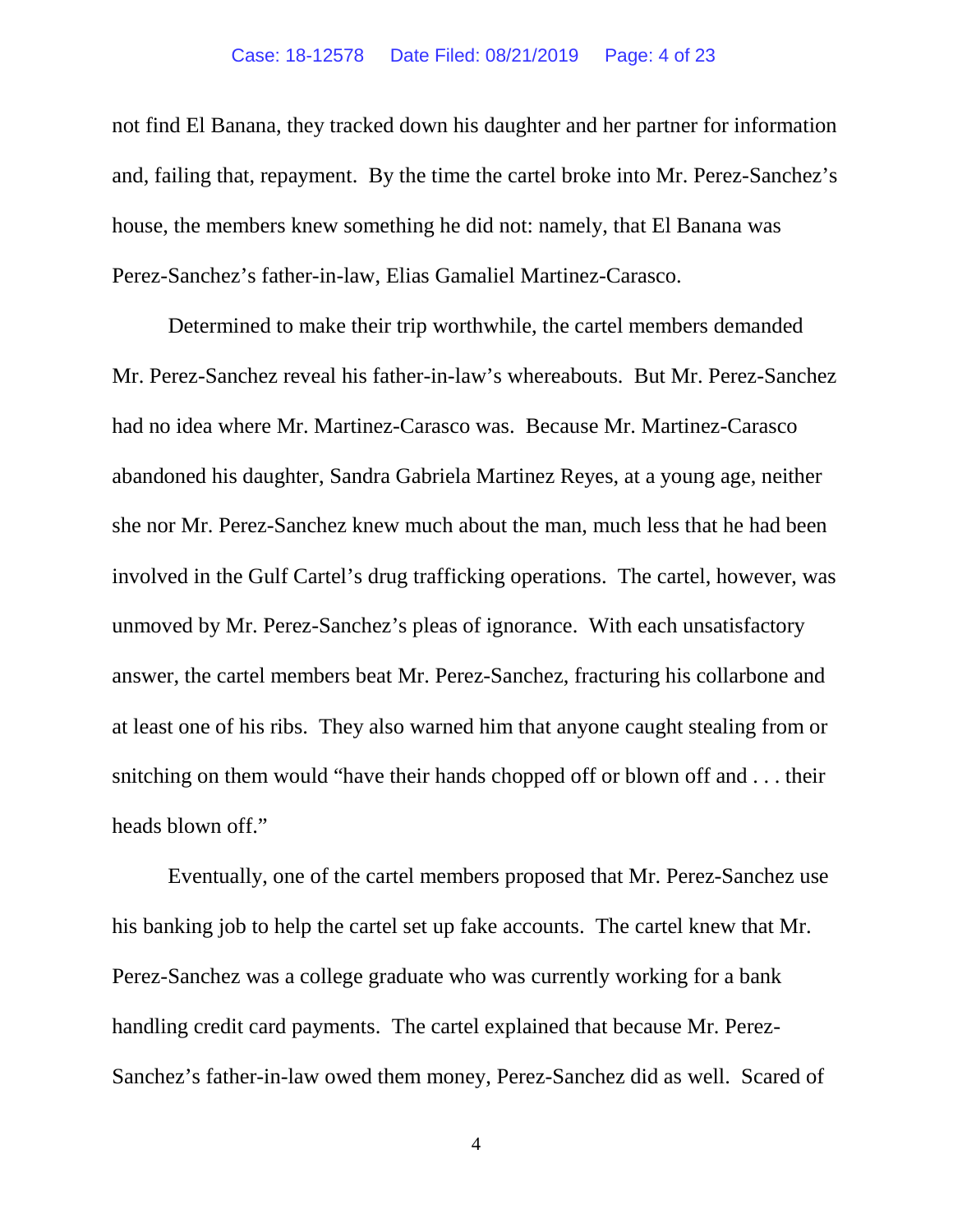#### Case: 18-12578 Date Filed: 08/21/2019 Page: 5 of 23

losing the license he'd worked so hard to earn, Mr. Perez-Sanchez refused to help the Gulf Cartel set up fake accounts. The cartel members then ransacked Mr. Perez-Sanchez's house, where they stumbled upon a box containing 46,000 pesos in the bedroom. Again, the cartel directed Mr. Perez-Sanchez to assist them. And again, Mr. Perez-Sanchez refused, telling them that he had "no reason to pay [the] debt of another person."

Fed up with his continued resistance, the most violent member of the group grabbed Mr. Perez-Sanchez by the shirt, put a gun to his head, and told him to pray because his time had come. Mr. Perez-Sanchez's life was spared at the last second only when another cartel member seized on the idea that Perez-Sanchez could repay his father-in-law's debts with money. This idea was born from the 46,000 pesos found in the Perez-Sanchez home.

The cartel then made Mr. Perez-Sanchez one final offer: in exchange for the 46,000 pesos (which the cartel would credit toward an interest payment on his father-in-law's debt) and a monthly payment of 26,000 pesos, the cartel would stay its hand. This time, Mr. Perez-Sanchez accepted. The cartel members then left, with one driving off in a Mexican police car. Some time later, Ms. Reyes arrived home with a friend, where they discovered Mr. Perez-Sanchez on the ground, bleeding and badly beaten. They immediately took him to the hospital for treatment.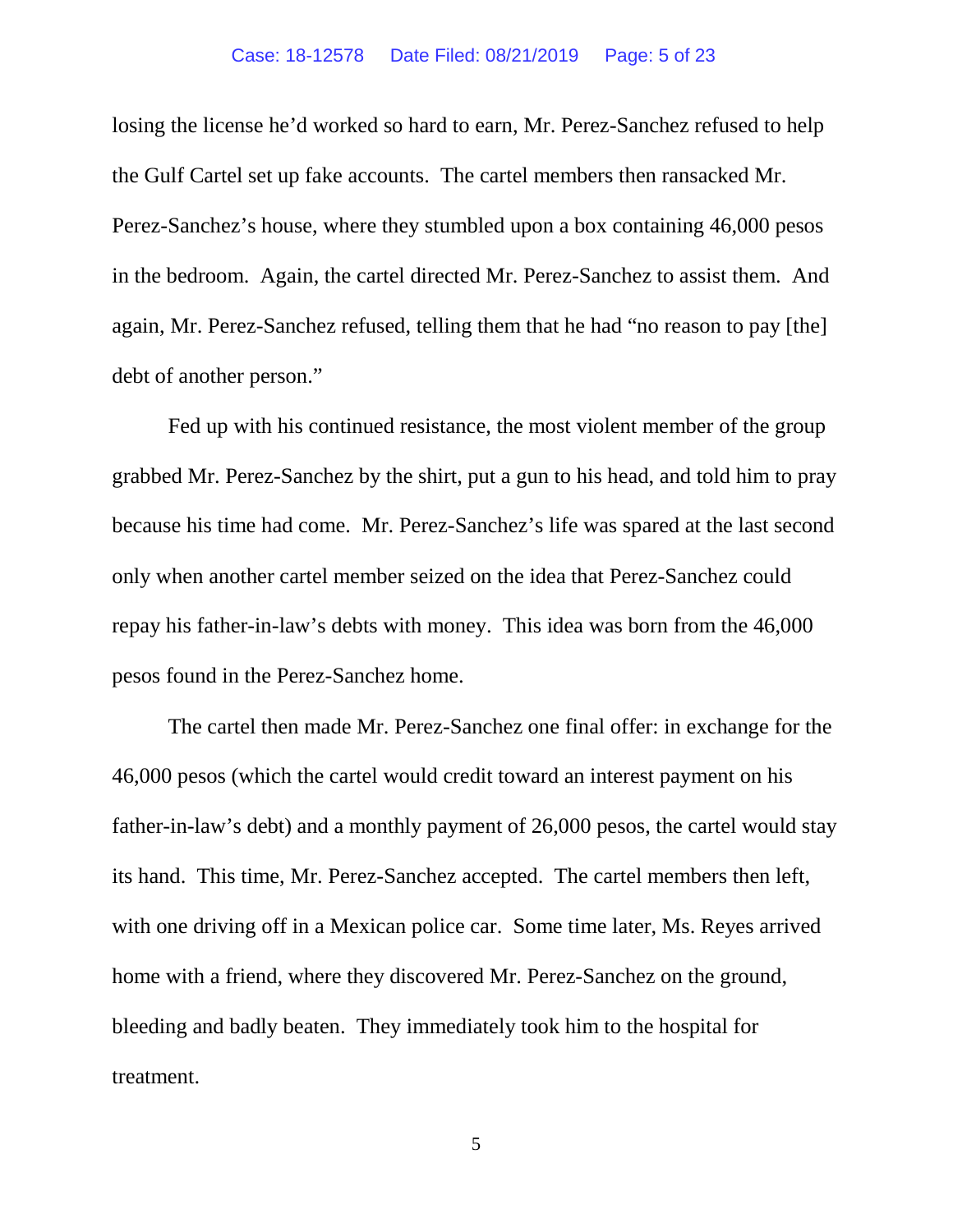True to his word, Mr. Perez-Sanchez paid the cartel 26,000 pesos every month afterward by showing up at the designated park with a fanny pack full of money. But the payments were taking their toll. Prior to the couple's encounter with the cartel, Mr. Perez-Sanchez and Ms. Reyes lived relatively comfortable lives. Between their environmental consulting business and Mr. Perez-Sanchez's banking job, the couple did not want for money. The extortion payments changed everything. Just four months into the payment plan, Mr. Perez-Sanchez ran out of money. When the couple was not able to make their May 2014 payment, they fled to the United States. They never finished paying off Mr. Martinez-Carasco's debt.

Mr. Perez-Sanchez and Ms. Reyes arrived in the United States on May 27, 2014. DHS began removal proceedings against Mr. Perez-Sanchez on June 9, 2014 and served him with an NTA ordering him to appear before an IJ in Eloy, Arizona at a date and time "to be set." Proceedings were eventually transferred to Florida, where Mr. Perez-Sanchez applied for asylum, withholding of removal, and protection under the Convention Against Torture ("CAT").

Following two hearings, during which Mr. Perez-Sanchez and Ms. Reyes testified about their experiences with the Gulf Cartel, the IJ denied Perez-Sanchez all relief. The IJ found that although "[t]he cartel's motive to increase its profits and obtain repayment for the [father-in-law's] debt was one central reason for its actions against [Mr. Perez-Sanchez] and [Ms. Reyes]," any motive to harm Perez-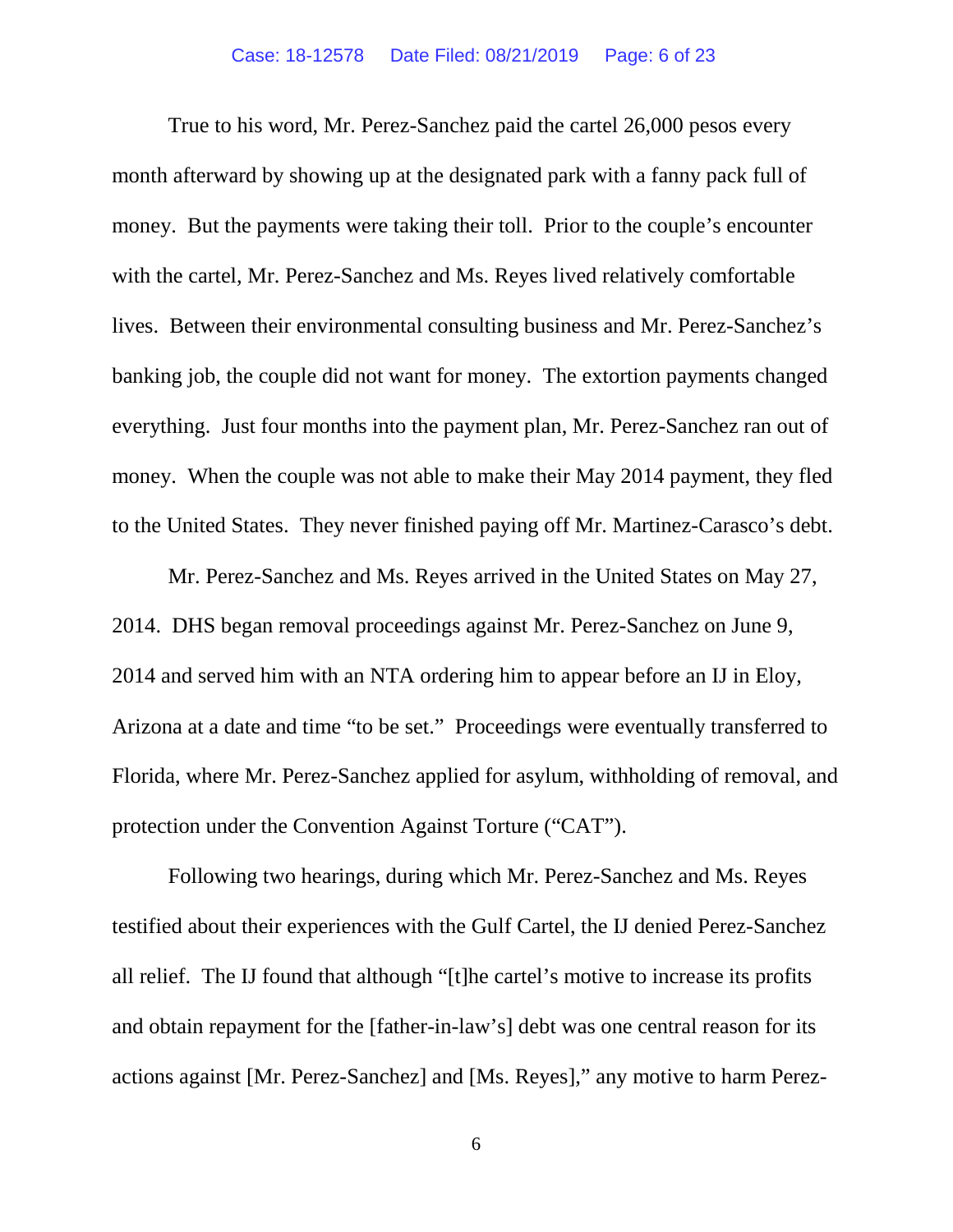Sanchez based on his relationship to Mr. Martinez-Carasco "was, at most, incidental." The IJ concluded that because Mr. Perez-Sanchez failed to show he suffered persecution "on account of a protected ground," he was ineligible for asylum and withholding of removal.<sup>[2](#page-6-0)</sup> The IJ then ordered Mr. Perez-Sanchez removed to Mexico.

Mr. Perez-Sanchez appealed the IJ's decision to the BIA, which dismissed the appeal on May 21, 2018 without briefing by DHS. Although the BIA acknowledged at the outset that "the issue of nexus [was] close," because Mr. Perez-Sanchez's "relationship to his father-in-law [was] a reason for the harm and extortion he experienced," the BIA nonetheless agreed with the IJ that the family relationship was not a central reason for Perez-Sanchez's suffering. The BIA did not consider the IJ's twin findings that the Gulf Cartel targeted Mr. Perez-Sanchez to "recuperate[] money owed by [his] father-in-law" and that "any motive to harm [Perez-Sanchez] based on his family status was at most incidental" to be clearly erroneous.

Mr. Perez-Sanchez timely petitioned this Court for review.

<span id="page-6-0"></span><sup>2</sup> The IJ also denied Mr. Perez-Sanchez's CAT claim for reasons unrelated to this petition for review.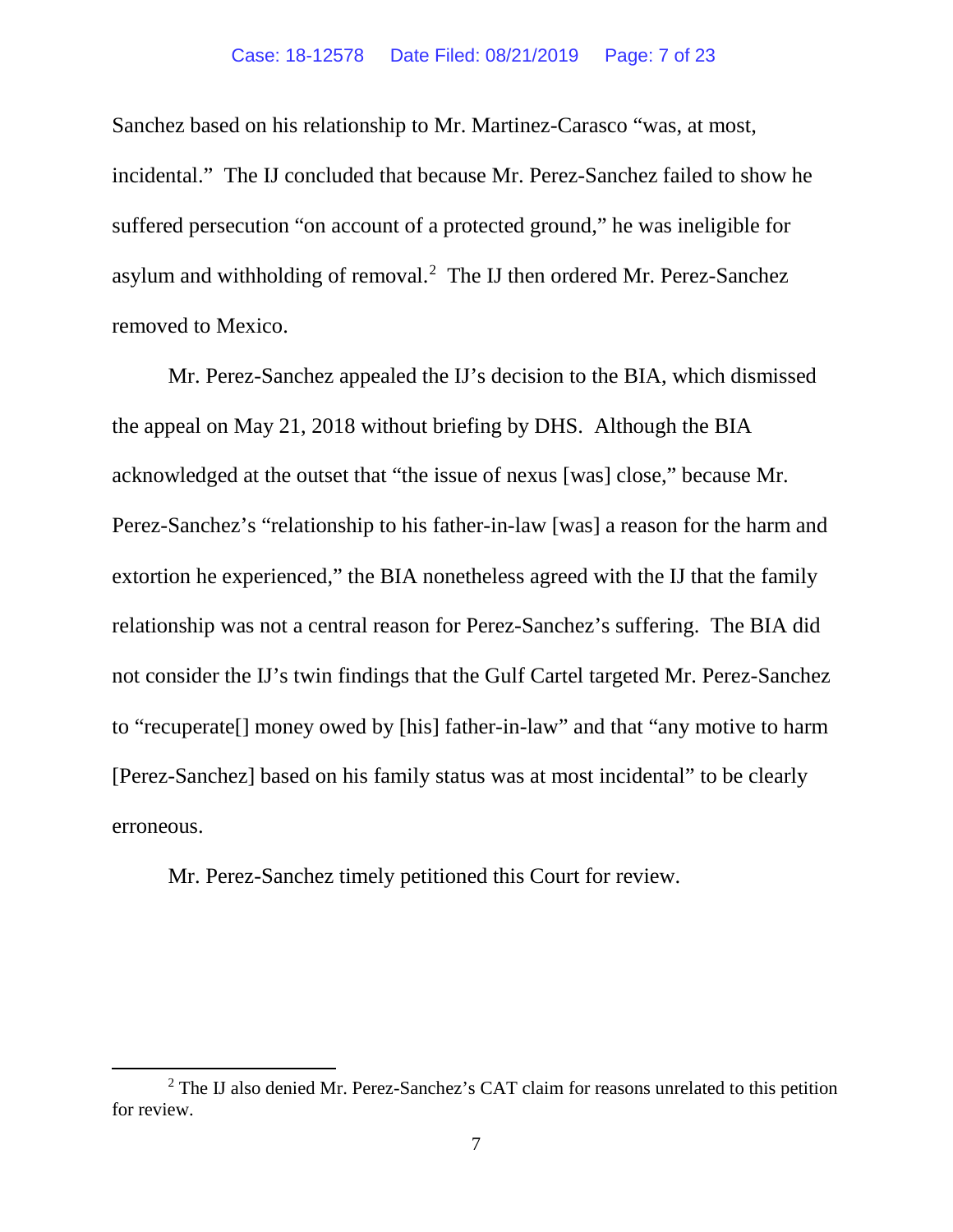**II.**

"We review questions of statutory interpretation and other issues of law de novo," De Sandoval v. U.S. Att'y Gen., 440 F.3d 1276, 1278 (11th Cir. 2006), deferring to an agency's interpretation of a statute it administers only if the statute's language is ambiguous and the agency's interpretation is "based on a permissible construction of the statute," id. at 1279 (quoting Chevron U.S.A., Inc. v. Nat. Res. Def. Council, Inc., 467 U.S. 837, 843, 104 S. Ct. 2778, 2782 (1984)). We review factual determinations by the agency for substantial evidence. Chen v. U.S. Att'y Gen., 463 F.3d 1228, 1230–31 (11th Cir. 2006) (per curiam). Under substantial evidence review, reversal is warranted only if "the evidence compels a reasonable fact finder to find otherwise." Id. at 1231 (quotation marks omitted).

#### **III.**

We begin with Mr. Perez-Sanchez's argument that DHS's failure to include the time and date of his removal hearing in his NTA means the agency did not have jurisdiction over his removal proceedings. Under BIA regulations, "[j]urisdiction vests, and proceedings before an Immigration Judge commence, when a charging document is filed with the Immigration Court." 8 C.F.R. § 1003.14(a). For proceedings initiated after April 1, 1997, an NTA is one type of charging document. Id. § 1003.13. Mr. Perez-Sanchez argues that the "Notice to Appear" mentioned in the regulations carries the same meaning as the "Notice to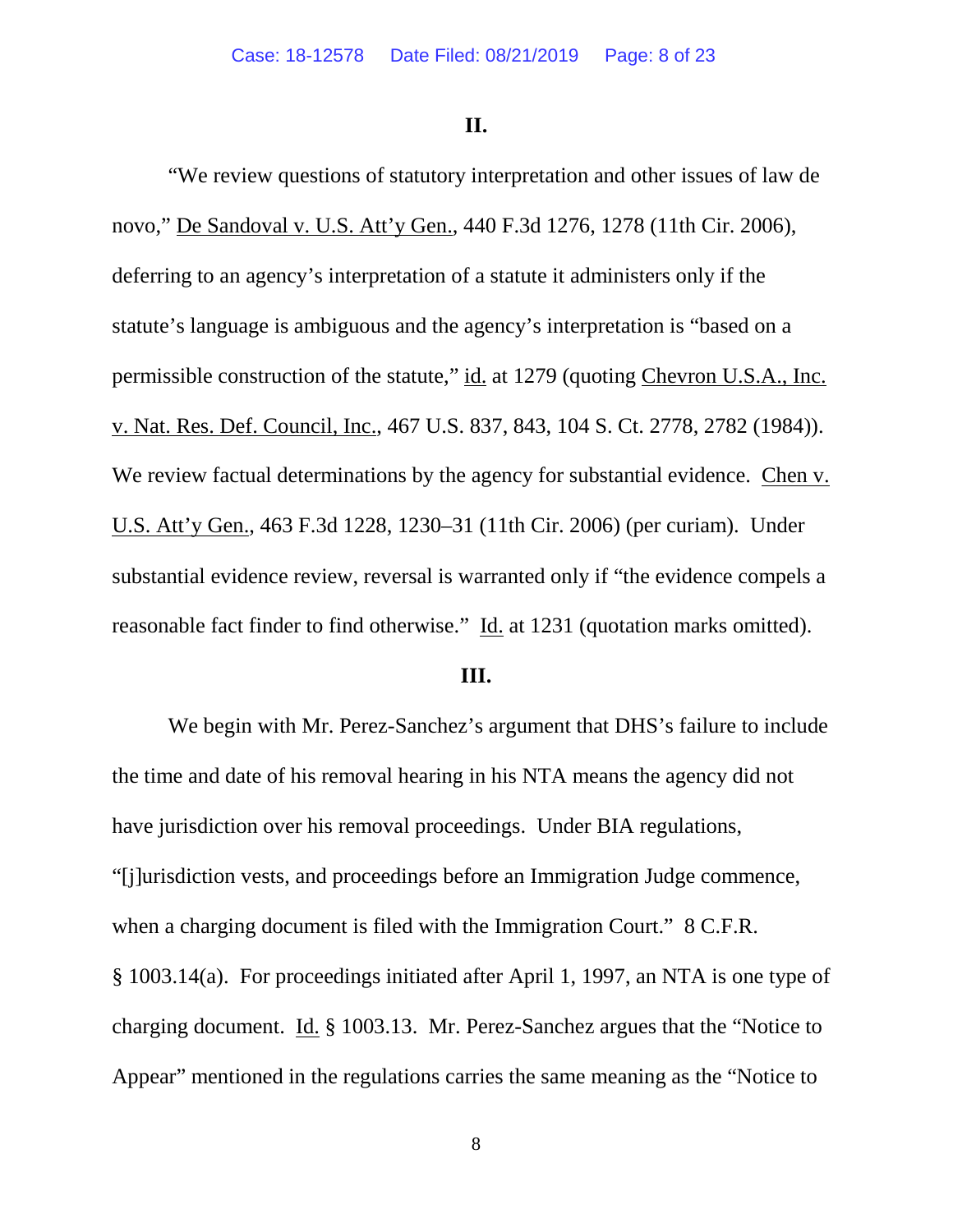Appear" defined in the statute, 8 U.S.C. § 1229(a). In addition, he says the Supreme Court's decision in Pereira, which addressed 8 U.S.C. § 1229(a), held an NTA must include the time, date, and location of the removal hearing. Putting these two arguments together, Mr. Perez-Sanchez asserts that an NTA lacking the time, date, or location of a removal hearing necessarily fails to vest the IJ with jurisdiction over removal proceedings.

But this argument presupposes the jurisdictional nature of the regulation in question, 8 C.F.R. § 1003.14(a). As we will explain, both the regulation and the statute set forth only claim-processing rules with respect to the service or filing of an NTA. For this reason, we conclude Mr. Perez-Sanchez is not entitled to a remand on this claim.

#### **A.**

First, a word on jurisdiction and exhaustion. Because Pereira was issued one month after the BIA dismissed his appeal, Mr. Perez-Sanchez never had the opportunity to raise this claim before the agency. Ordinarily, a petitioner's failure to exhaust a claim before the BIA deprives our Court of jurisdiction over that claim. See Jeune v. U.S. Att'y Gen., 810 F.3d 792, 800 (11th Cir. 2016). But we are not deprived of jurisdiction here. We always "have jurisdiction to determine our own jurisdiction." Patel v. U.S. Att'y Gen., 334 F.3d 1259, 1262 (11th Cir. 2003). And our jurisdiction to review removal proceedings extends only to final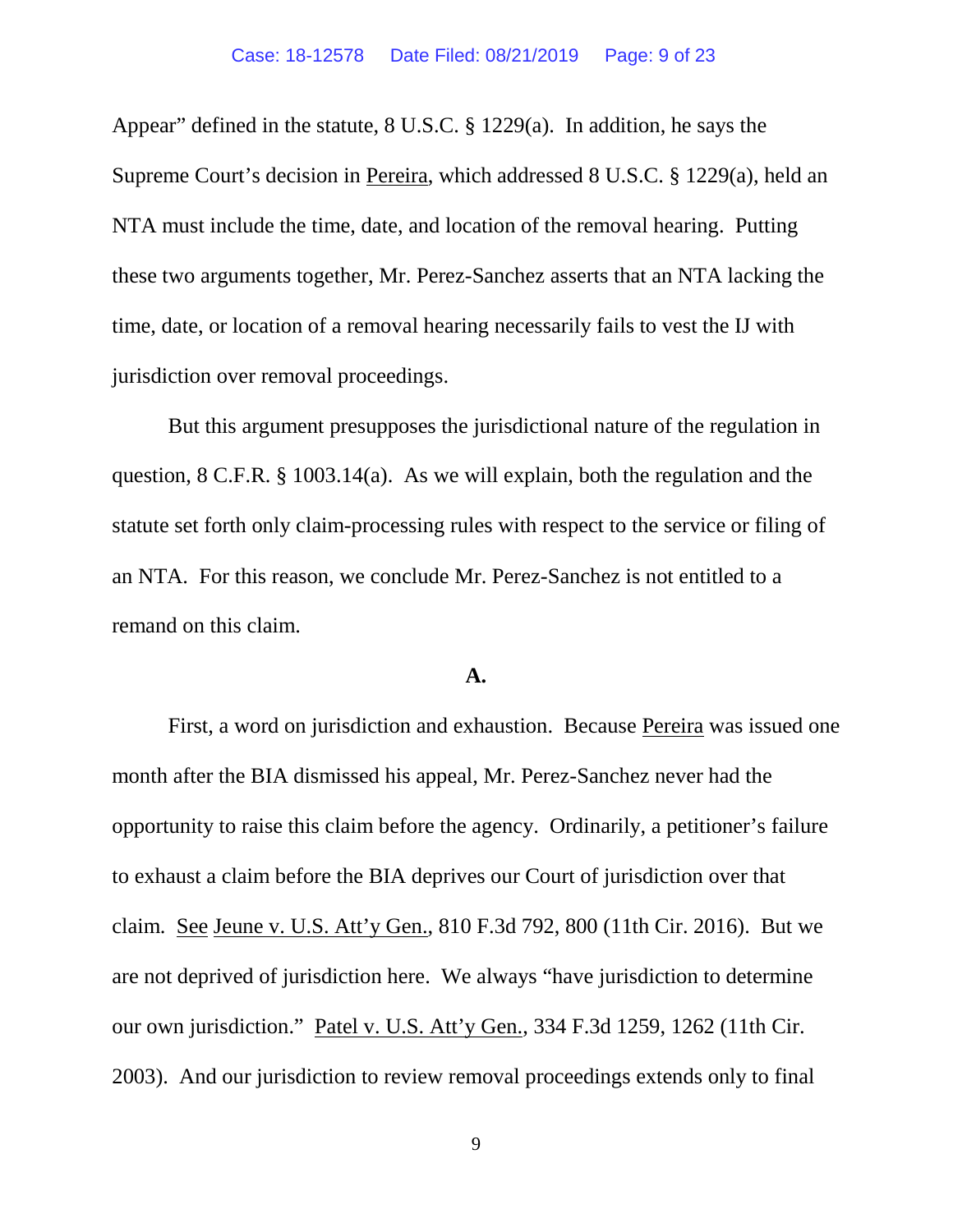orders of removal. See 8 U.S.C. § 1252(a)(1), (b)(9). If, as Mr. Perez-Sanchez argues, the agency never had jurisdiction over his removal proceedings to begin with, the entire proceeding—including the final order of removal—would be invalid, and we would have no jurisdiction to entertain his petition. We therefore cannot remand this question for the BIA to address in the first instance. See Hernandez-Perez v. Whitaker, 911 F.3d 305, 310–11 (6th Cir. 2018) (addressing the petitioner's abandoned Pereira claim because it pertained "to a possible jurisdictional flaw"). We must determine for ourselves whether Mr. Perez-Sanchez's removal proceedings resulted in a valid final order of removal.

Having established our jurisdiction to review Mr. Perez-Sanchez's Pereira claim, we turn now to its substance.

#### **B.**

As with all matters of statutory and regulatory interpretation, our inquiry into the scope of the agency's jurisdiction begins with the statute itself. See Chevron, 467 U.S. at 842–44, 104 S. Ct. at 2781–82. Here, the relevant statutory provision, 8 U.S.C. § 1229, titled "[i]nitiation of removal proceedings," states that "[i]n removal proceedings under section 1229a . . . , written notice (in this section referred to as a 'notice to appear') shall be given in person to the alien . . . specifying the following: . . . [t]he time and place at which the proceedings will be held." 8 U.S.C. § 1229(a)(1). The statute thus clearly requires that an NTA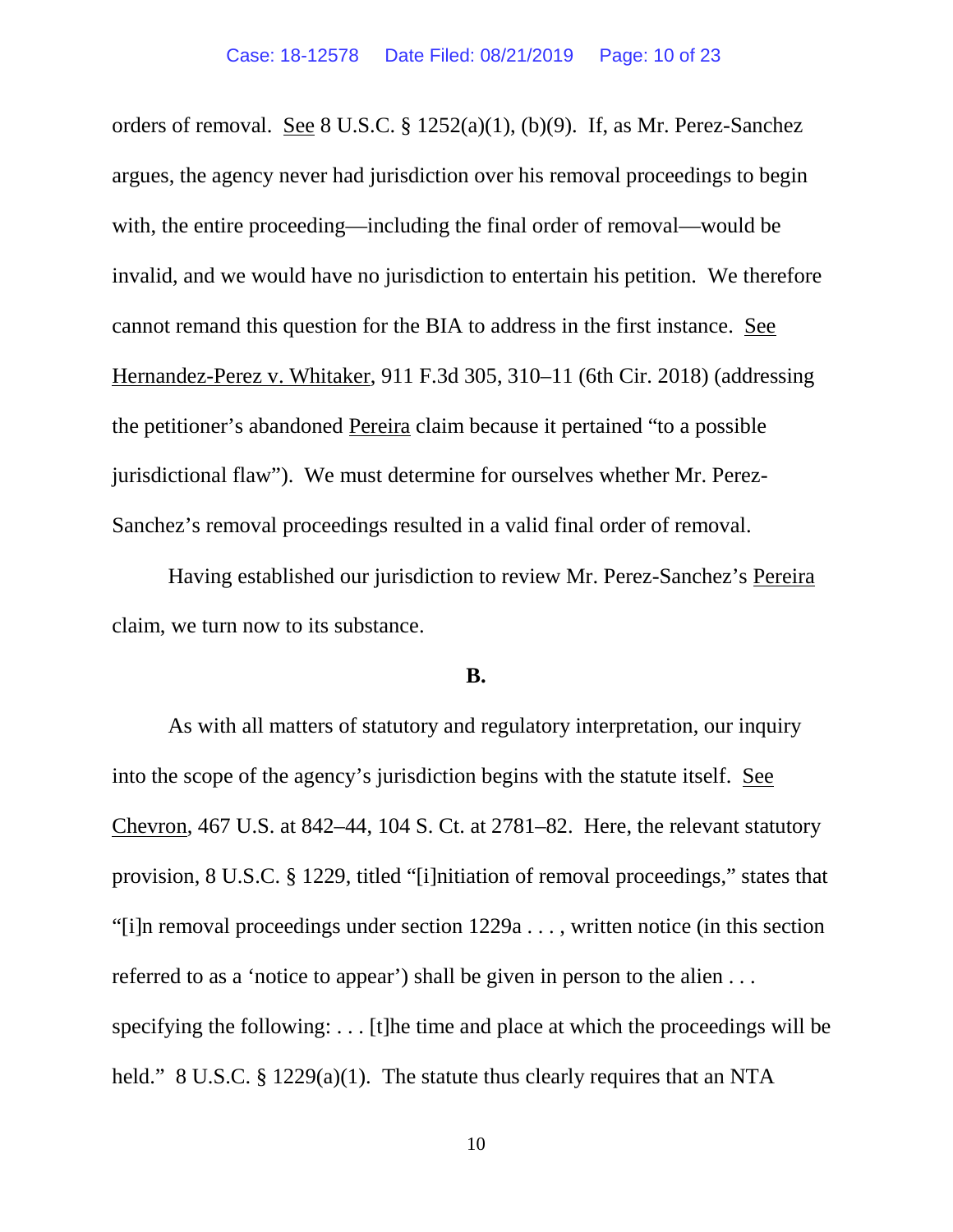include the time and place of a noncitizen's removal proceedings. As the Supreme Court explained in Pereira, section 1229(a) "speak[s] in definitional terms, at least with respect to the time and place at which the proceedings will be held." 138 S. Ct. at 2116 (quotation marks omitted). For this reason, Mr. Perez-Sanchez's NTA was unquestionably deficient under the statute—although his NTA listed the location, it left off both the time and date of the hearing.

The government nonetheless urges this Court to defer to the BIA's interpretation that an NTA under section 1229(a) is not deficient so long as a subsequent notice of hearing is later sent and specifies the time and location of the removal hearing. In re Bermudez-Cota, 27 I. & N. Dec. 441, 447 (BIA 2018). But the Supreme Court foreclosed this argument in Pereira. There, the Court held an NTA that fails to specify the time and place of removal proceedings is defective. Pereira, 138 S. Ct. at 2116. The omission of that information, as the Supreme Court saw it, was not "some trivial, ministerial defect" that could be cured later. Id. Rather, "[f]ail[ure] to specify integral information like the time and place of removal proceedings unquestionably would deprive the notice to appear of its essential character." Id. at 2116–17 (alteration adopted, emphasis added, and quotation marks omitted). And because Congress's intent was clear from the face of the statute, that was the end of the matter for the Court. Id. at 2113 (citing Chevron, 467 U.S. at 842–43, 104 S. Ct. at 2781). Under Pereira, then, a notice of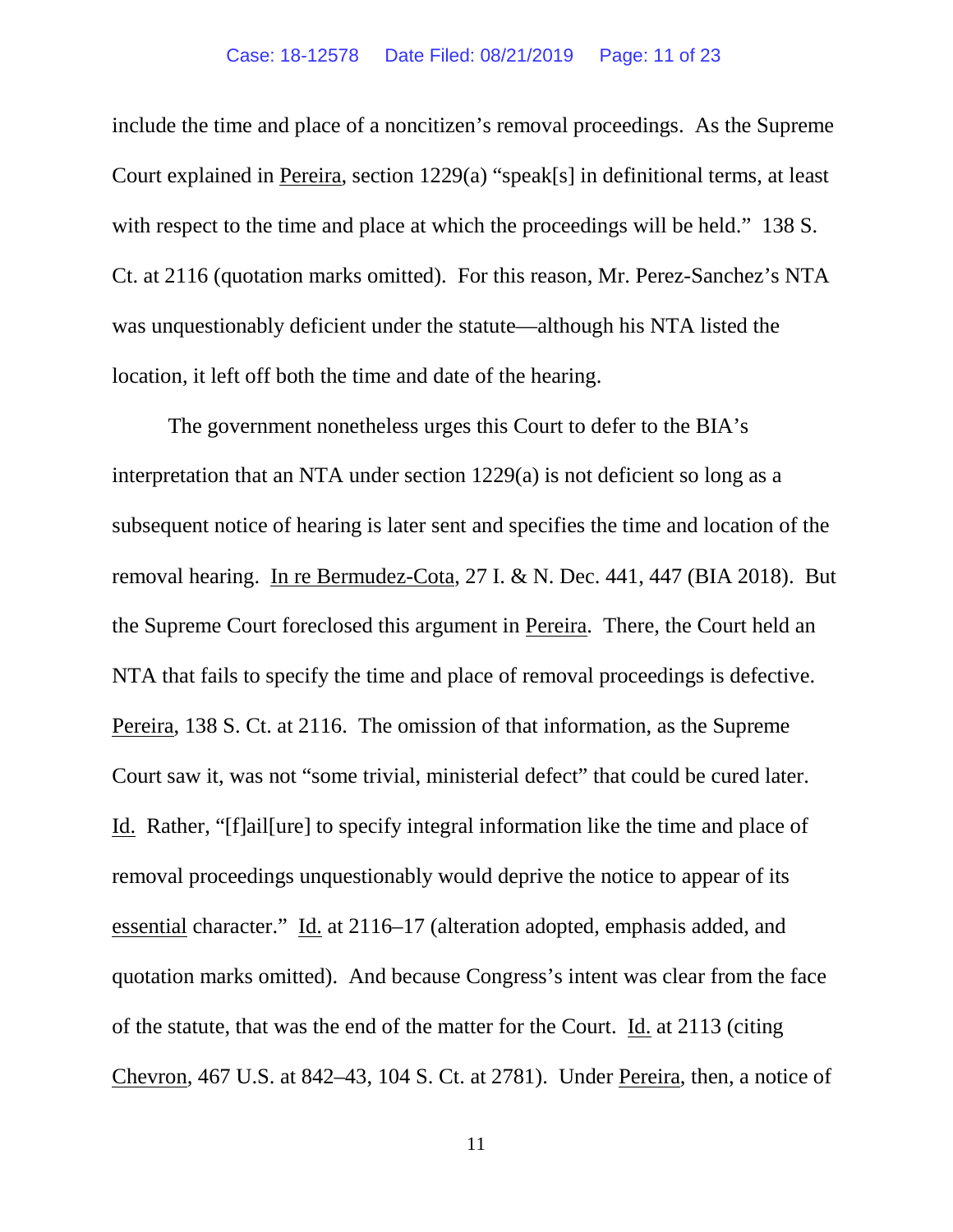#### Case: 18-12578 Date Filed: 08/21/2019 Page: 12 of 23

hearing sent later might be relevant to a harmlessness inquiry, but it does not render the original NTA non-deficient. Cf. Ortiz-Santiago v. Barr, 924 F.3d 956, 962 (7th Cir. 2019) (declining to defer to Bermudez-Cota because the decision "brushed too quickly over the Supreme Court's rationale in Pereira").

However, our conclusion that the NTA was deficient does not mean the agency lacked jurisdiction over Mr. Perez-Sanchez's case. We do not read section 1229's time-and-place requirement to create a jurisdictional rule. See Henderson v. United States, 517 U.S. 654, 656, 116 S. Ct. 1638, 1640 (1996) ("[T]he manner and timing of serving process are generally nonjurisdictional matters of 'procedure.'"). Notably, neither party argues otherwise.

The parties instead focus their attention on 8 C.F.R. § 1003.14, a regulation that purportedly sets forth the agency's jurisdiction over removal proceedings and ties the commencement of those proceedings to the filing of an NTA "with the Immigration Court" as opposed to the service of an NTA upon a noncitizen, 8 U.S.C. § 1229(a). The parties make two assumptions by focusing on the regulation: first, that 8 U.S.C. § 1229(a) is ambiguous with respect to the point of commencement for removal proceedings, such that the agency could promulgate a regulation establishing the filing of an NTA as the point of commencement; and second, that the agency was empowered to promulgate a regulation restricting its jurisdiction over removal proceedings. We will address each assumption in turn.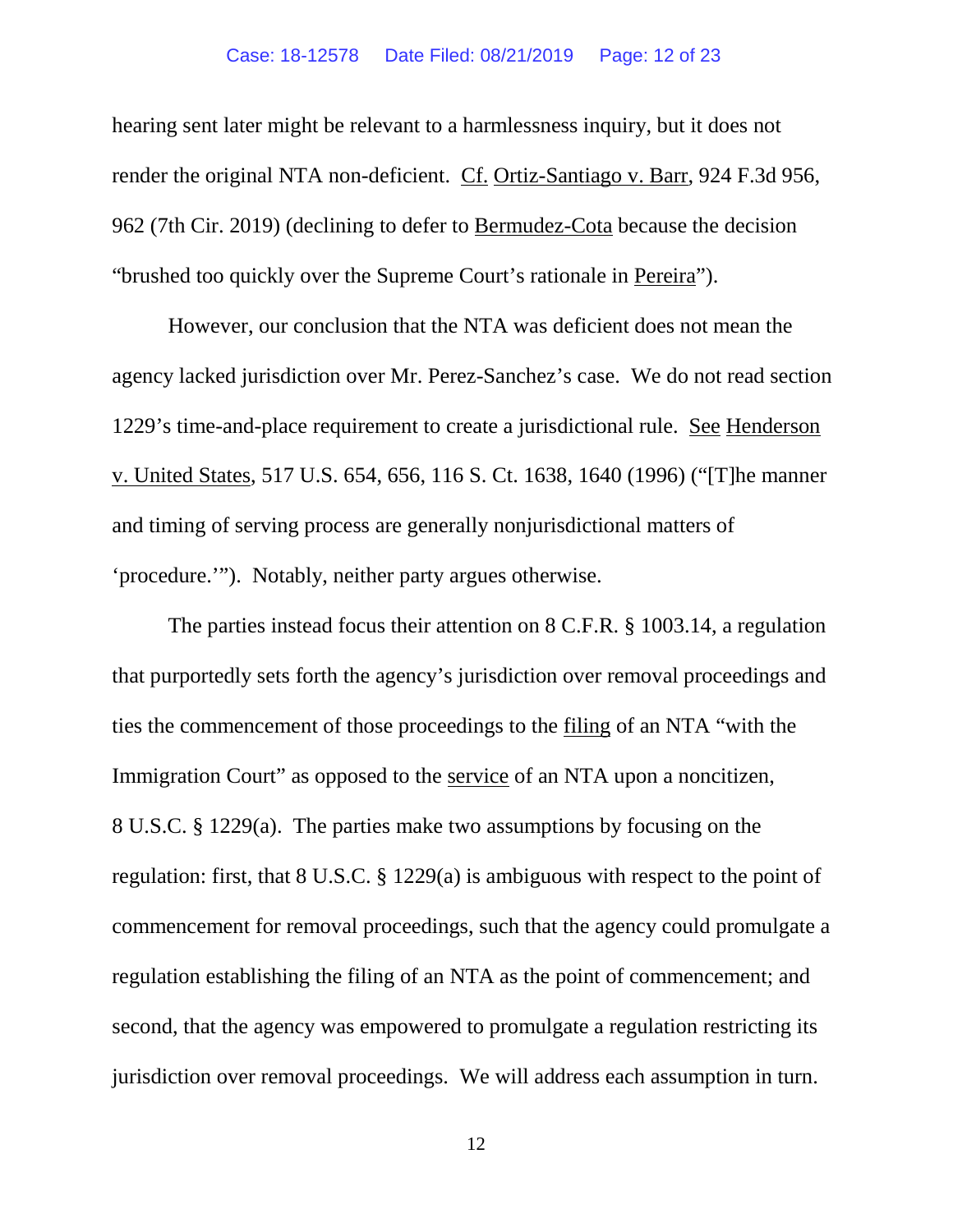With respect to the first, Congress's decision to nest "service" of an NTA under "[i]nitiation of removal proceedings" suggests to us that Congress intended for service of an NTA—not filing—to operate as the point of commencement for removal proceedings.<sup>[3](#page-12-0)</sup> If that were indeed the case, the agency was not free to redefine the point of commencement and our inquiry should end with the statute. Chevron, 467 U.S. at 842–43, 104 S. Ct. at 2781 ("If the intent of Congress is clear, . . . the agency[] must give effect to the unambiguously expressed intent of Congress."). Nonetheless, even if we assume for purposes of this opinion that the statute is ambiguous and the regulation should be given effect, the outcome remains the same. This is because 8 C.F.R. § 1003.14, like 8 U.S.C. § 1229(a), sets forth only a claim-processing rule. And this brings us to the parties' second assumption—namely, that 8 C.F.R. § 1003.14 established a jurisdictional rule.

We do not fault the parties for this assumption. After all, section 1003.14 specifically states "[j]urisdiction vests, and proceedings before an Immigration

<span id="page-12-0"></span><sup>&</sup>lt;sup>3</sup> We are aware that several of our sister circuits have deferred to the regulations when assessing the date of commencement. See, e.g., DiPeppe v. Quarantillo, 337 F.3d 326, 334 (3d Cir. 2003) ("Although DiPeppe was served with an [Order to Show Cause] and Notice of Hearing in 1992, removal proceedings did not effectively commence for her until 2000, when the NTA was filed with the Immigration Court."); DeLeon-Holguin v. Ashcroft, 253 F.3d 811, 814– 15 (5th Cir. 2001) ("We therefore hold that removal proceedings commence when the [Immigration and Naturalization Service] files the appropriate charging document with the immigration court."); Costa v. I.N.S., 233 F.3d 31, 36–37 (1st Cir. 2000) (applying Chevron deference to conclude that the "petitioner was not in deportation proceedings until the NTA was filed with the Immigration Court"). But it does not appear that any of them considered whether 8 U.S.C. § 1229(a) was unambiguous with respect to the date of commencement.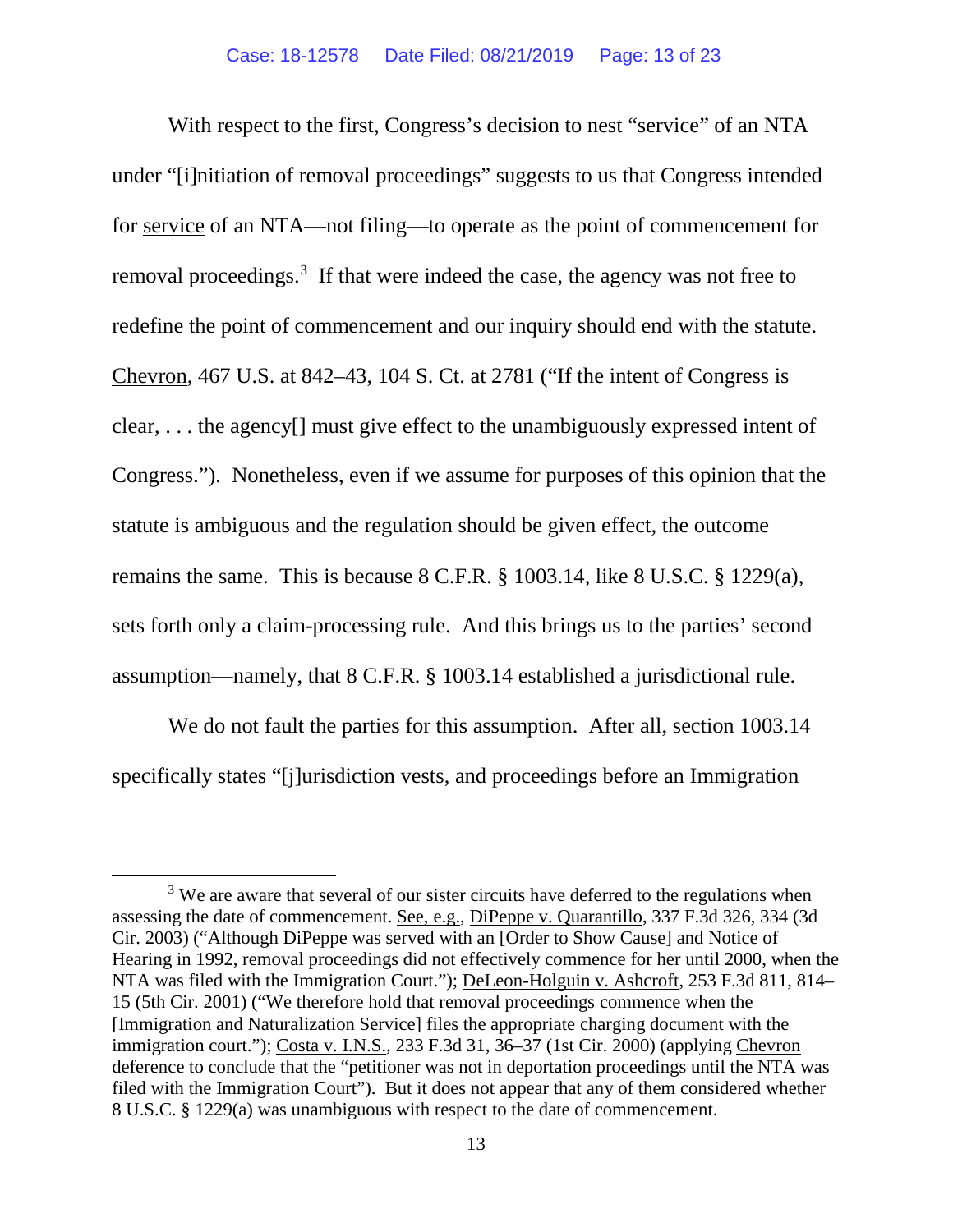Judge commence, when a charging document is filed with the Immigration Court by the Service." A charging document, in turn, refers to "the written instrument which initiates a proceeding before an Immigration Judge," such as a "Notice to Appear." Id. § 1003.13. And in contrast to their statutory counterpart, the regulations do not require that an NTA contain the time, date, and location of the removal hearing. See id. §§ 1003.15, 1003.18.

Many of our sister circuits have accepted the proposition that 8 C.F.R. § 1003.14 sets forth a jurisdictional rule. See, e.g., Nkomo v. Att'y Gen. of U.S., 930 F.3d 129, 133 (3d Cir. 2019) (referring to the regulation as "jurisdictionvesting"); Banegas Gomez v. Barr, 922 F.3d 101, 111 (2d Cir. 2019) ("The Attorney General has promulgated regulations governing removal proceedings that do address when jurisdiction vests in the Immigration Court."); Ali v. Barr, 924 F.3d 983, 986 (8th Cir. 2019) ("As our sister circuits have explained, § 1229(a) says nothing about how jurisdiction vests in an immigration court. For that we must turn to the regulations." (citation omitted)); Karingithi v. Whitaker, 913 F.3d 1158, 1160 (9th Cir. 2019) ("[T]he regulations, not § 1229(a), define when jurisdiction vests."); Hernandez-Perez, 911 F.3d at 313–14. We are not persuaded. Principles of administrative law dictate that an agency cannot define its own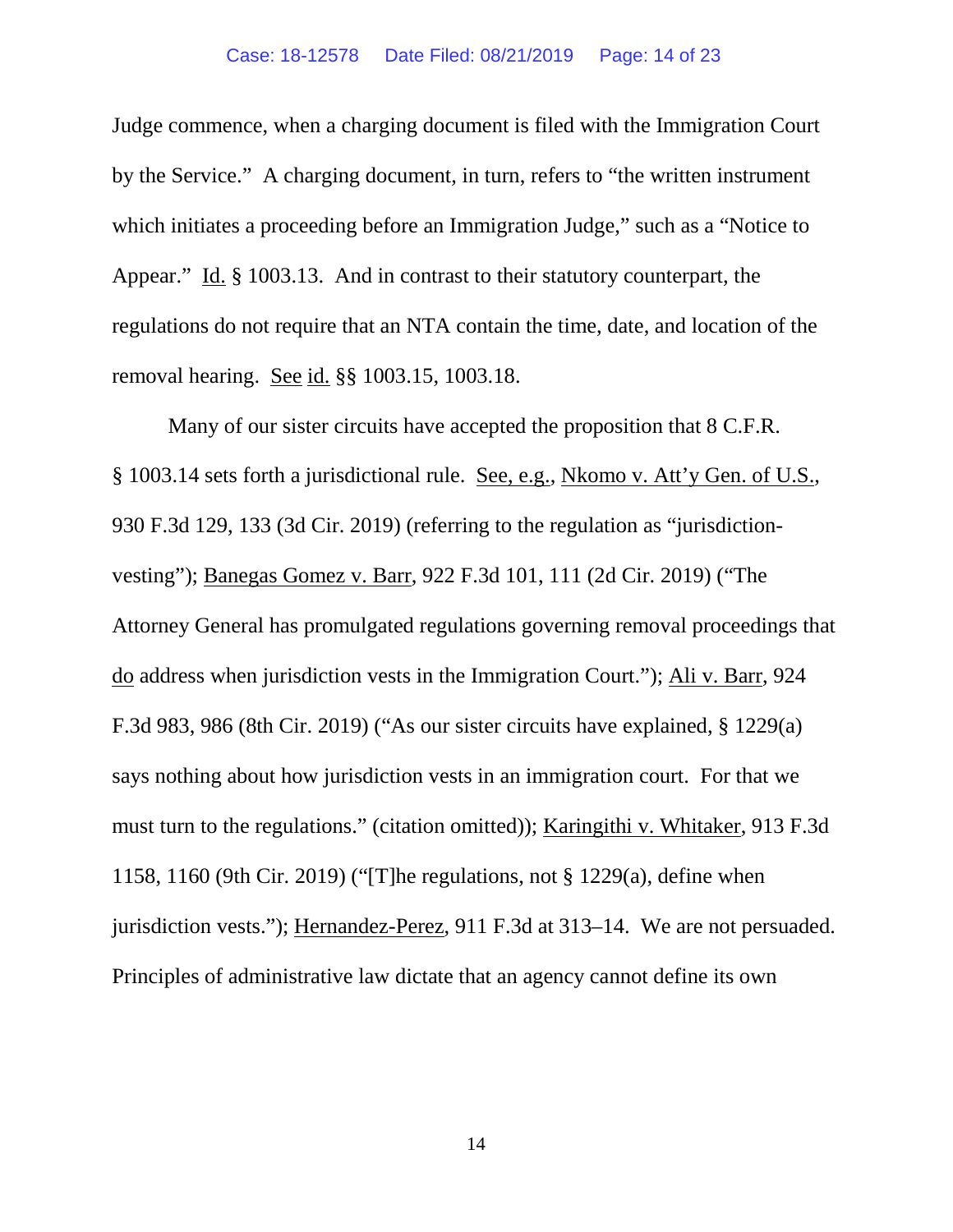authority to hear cases; only Congress can. [4](#page-14-0) We therefore agree with the Fourth, Fifth, and Seventh Circuits that 8 C.F.R. § 1003.14, despite its language, sets forth not a jurisdictional rule but a claim-processing one. See Pierre-Paul v. Barr, 930 F.3d 684, 691–93 (5th Cir. 2019); United States v. Cortez, 930 F.3d 350, 358–62 (4th Cir. 2019); Ortiz-Santiago, 924 F.3d at 963–64.

The problem with treating 8 C.F.R. § 1003.14 as a jurisdictional rule is this: "Congress alone controls [an agency's] jurisdiction." Union Pac. R.R. Co. v. Bhd. of Locomotive Eng'rs & Trainmen Gen. Comm. of Adjustment, 558 U.S. 67, 71, 130 S. Ct. 584, 590 (2009); see also Charles H. Koch Jr. & Richard Murphy, 2 Admin. L. & Prac. § 5.18 ("[A]n agency may not limit its jurisdiction through its procedural rules."). Although jurisdiction may be a "word of many, too many, meanings," Arbaugh v. Y&H Corp., 546 U.S. 500, 510, 126 S. Ct. 1235, 1242 (2006) (quotation marks omitted), when it is used to refer to the agency's authority to decide a particular matter, jurisdiction means no less than the functional equivalent of a federal court's subject matter jurisdiction. See Cortez, 930 F.3d at 360; Ortiz-Santiago, 924 F.3d at 962–63. And the Supreme Court has made quite

<span id="page-14-0"></span> $4$  We note, however, that in the event Congress's statutory grant of jurisdiction is ambiguous, an agency is entitled to adopt a reasonable construction of that provision. See City of Arlington v. F.C.C., 569 U.S. 290, 301, 133 S. Ct. 1863, 1870–71 (2013). We are not presented with such a situation here.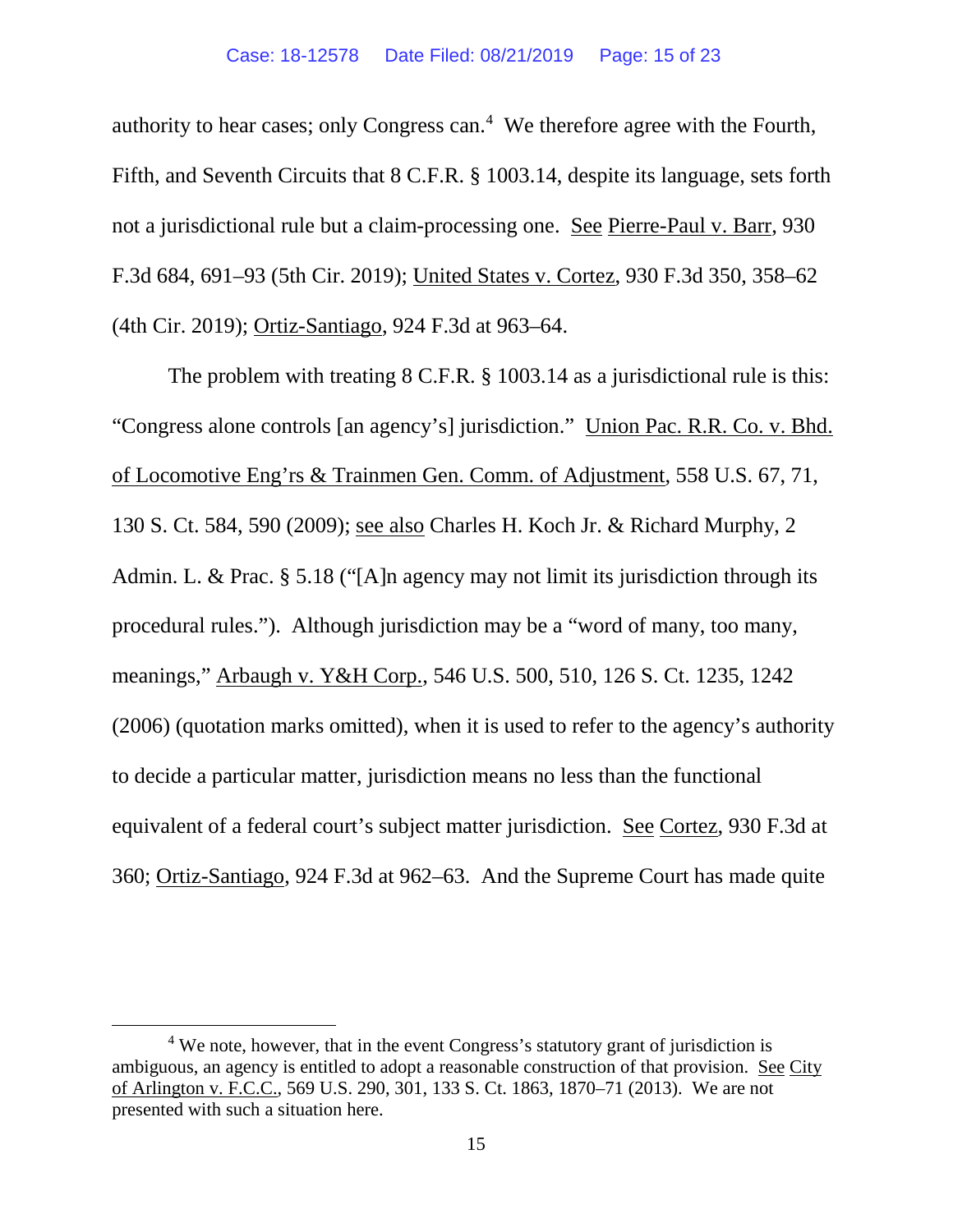clear that an agency's power to act is "authoritatively prescribed by Congress." City of Arlington v. F.C.C., 569 U.S. 290, 297, 133 S. Ct. 1863, 1869 (2013).

For this reason, an agency cannot fashion a procedural rule to limit jurisdiction bestowed upon it by Congress. The Supreme Court's decision in Union Pacific confirms as much. There, Congress vested the National Railroad Adjustment Board (the "Board") with "jurisdiction to adjudicate grievances of railroad employees that remain unsettled after pursuit of internal procedures." Union Pacific, 558 U.S. at 71, 130 S. Ct. at 590. The Railway Labor Act additionally required employees and carriers to exhaust grievance procedures before resorting to arbitration. Id. at 73, 130 S. Ct. at 591. As part of this exhaustion process, the Act "direct[ed] parties to attempt settlement in conference" with one another. Id. (quotation marks omitted). It was undisputed in Union Pacific that the industry and its employees conferenced before approaching the Board. Id. at 76, 130 S. Ct. at 593. Nonetheless, the Board dismissed the arbitration for lack of jurisdiction because neither party initially introduced evidence that they had conferenced with one another. See id. at 77, 130 S. Ct. at 594.

The Supreme Court held that the conferencing requirement did not "condition the adjudicatory authority of the Board." Id. at 82, 130 S. Ct. at 597. The Board's jurisdiction, the Court explained, extended to "all disputes between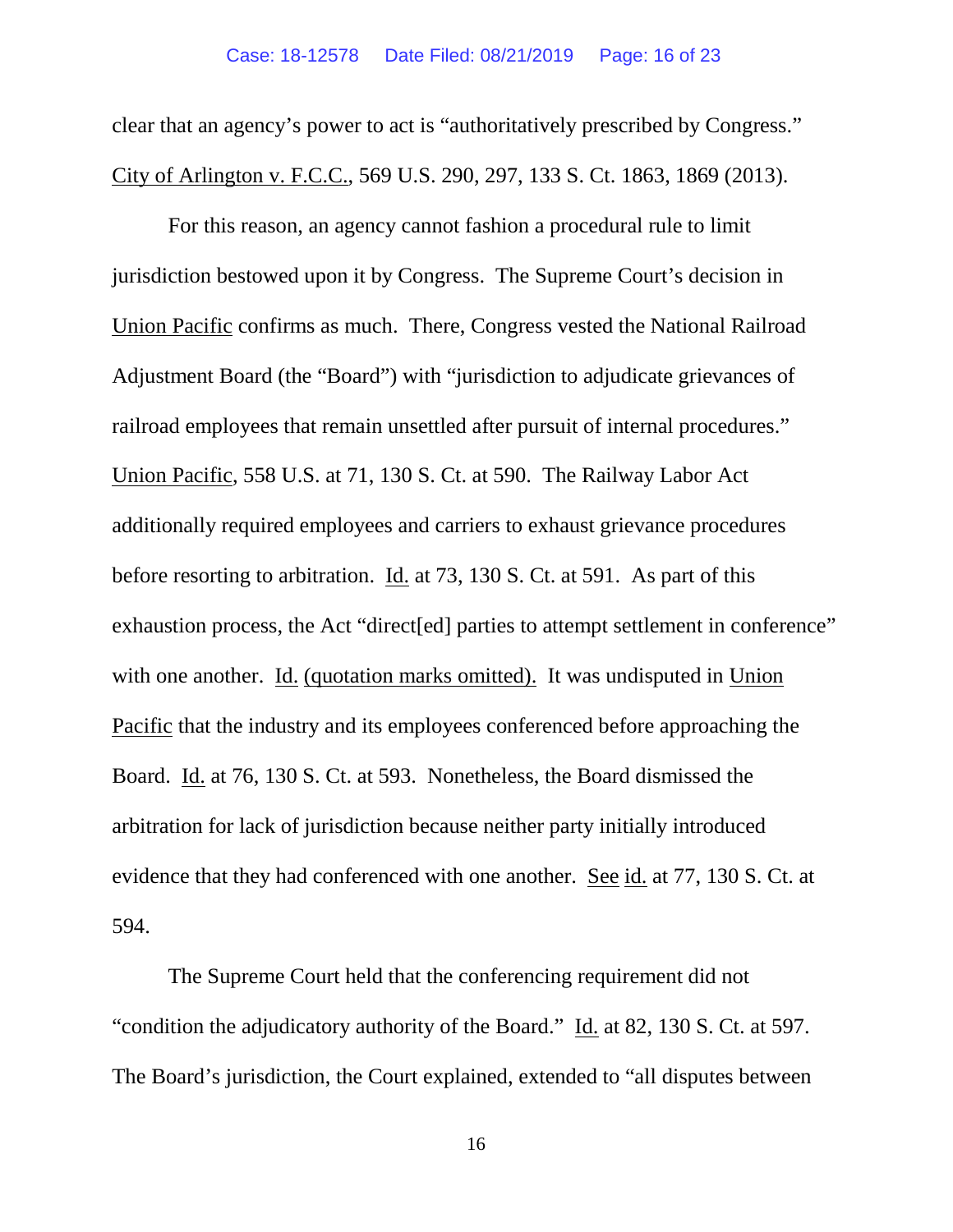carriers and their employees growing out of grievances . . . concerning rates of pay, rules, or working conditions." Id. (quotation marks omitted). That authority existed independent of the conferencing requirement, which imposed a requirement only "on carriers and grievants alike." Id. The Court arrived at this conclusion even though the Board's procedural regulations provided that "[n]o petition shall be considered by any division of the Board unless the subject matter has been handled in accordance with [the grievance procedures]," precisely because "Congress gave the Board no authority to adopt rules of jurisdictional dimension." Id. at 83–84, 130 S. Ct. at 597 (quotation marks omitted).

We see no reason to deviate from the principles set forth in Union Pacific. Contrary to the position argued by the government, Congress did not stay silent on the question of jurisdiction. Just as Congress empowered the Board in Union Pacific to adjudicate labor disputes between railroad employers and employees, so, too, did it empower IJs to "conduct proceedings for deciding the inadmissibility or deportability of an alien." 8 U.S.C. § 1229a(a)(1); see also Cortez, 930 F.3d at 360. This broad grant of authority is not limited in any way by the filing or service of an NTA. As we have explained, section 1229(a), states, at most, that removal proceedings are initiated upon the service of an NTA to a noncitizen. And service requirements "are generally nonjurisdictional matters of procedure." Henderson, 517 U.S. at 656, 116 S. Ct. at 1640 (quotation marks omitted).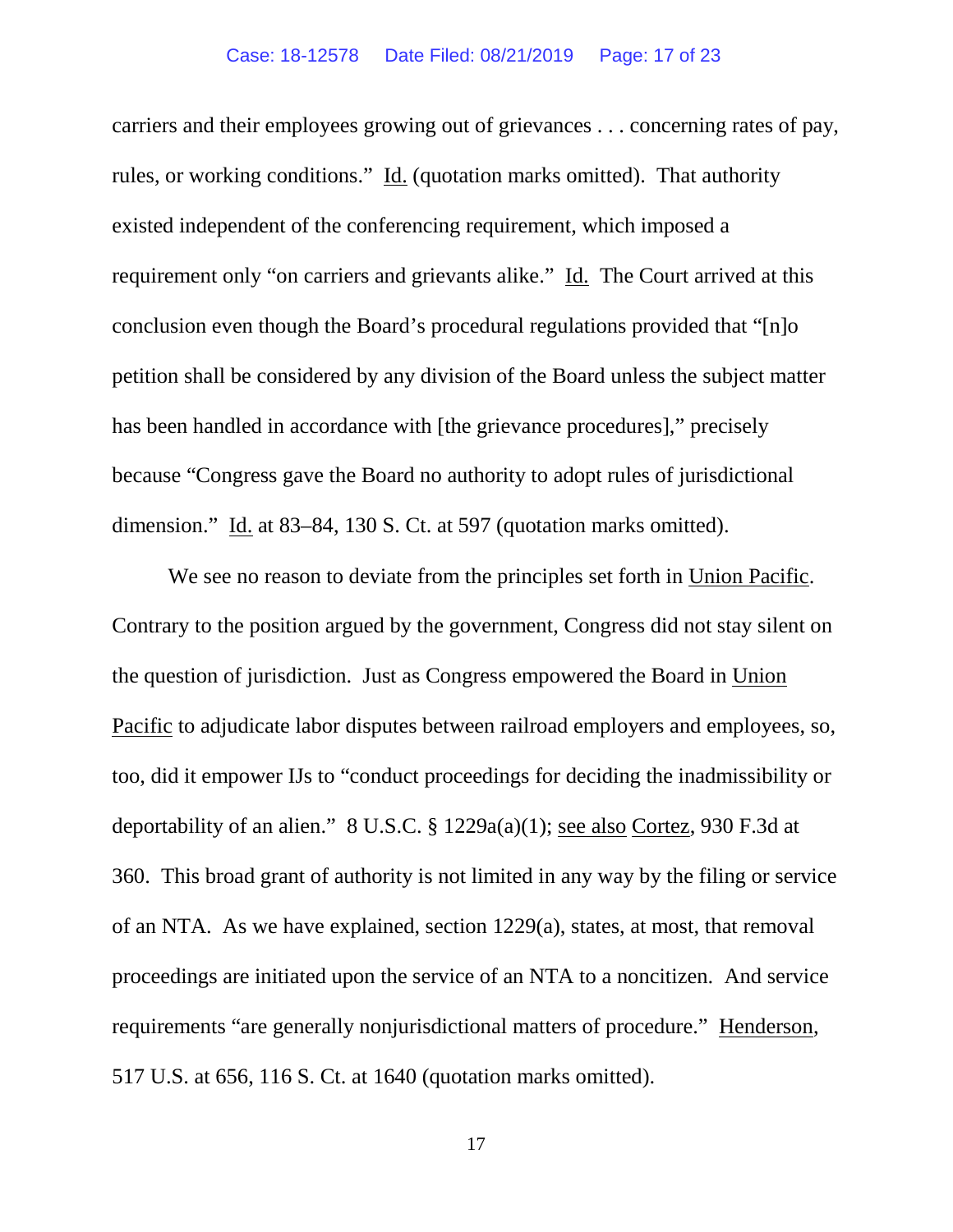Congress has not authorized the Attorney General to promulgate regulations of "jurisdictional dimension." Union Pacific, 558 U.S. at 84, 130 S. Ct. at 597. The Immigration and Nationality Act ("INA") empowers the Attorney General to "establish such regulations . . . as the Attorney General determines to be necessary for carrying out this section." 8 U.S.C. § 1103(g)(2). It does not allow the Attorney General to override Congress's grant of authority. Simply put, the Attorney General can no more restrict the immigration courts' jurisdiction over removal proceedings than he (or she) can grant them jurisdiction over railway labor disputes. See Ortiz-Santiago, 924 F.3d at 963 ("While an agency may adopt rules and processes to maintain order, it cannot define the scope of its power to hear cases."). Thus, even assuming Mr. Perez-Sanchez's NTA was deficient under the regulations,<sup>[5](#page-17-0)</sup> the agency properly exercised jurisdiction over his removal proceedings because 8 C.F.R. § 1003.14 could not have imposed jurisdictional limitations.

We do not say that 8 C.F.R. § 1003.14 regulates nothing at all. We agree with our sister circuits that the regulation sets forth a claim processing rule. See Pierre-Paul, 930 F.3d at 691–92; Cortez, 930 F.3d at 360–62; Ortiz-Santiago, 924

<span id="page-17-0"></span> $<sup>5</sup>$  Although we do not decide the issue today, we note the Seventh Circuit concluded that</sup> the NTA in 8 C.F.R. §§ 1003.13–1003.15, 1003.18, and the NTA in 8 U.S.C. § 1229(a) are one and the same. See Ortiz-Santiago, 924 F.3d at 961–62.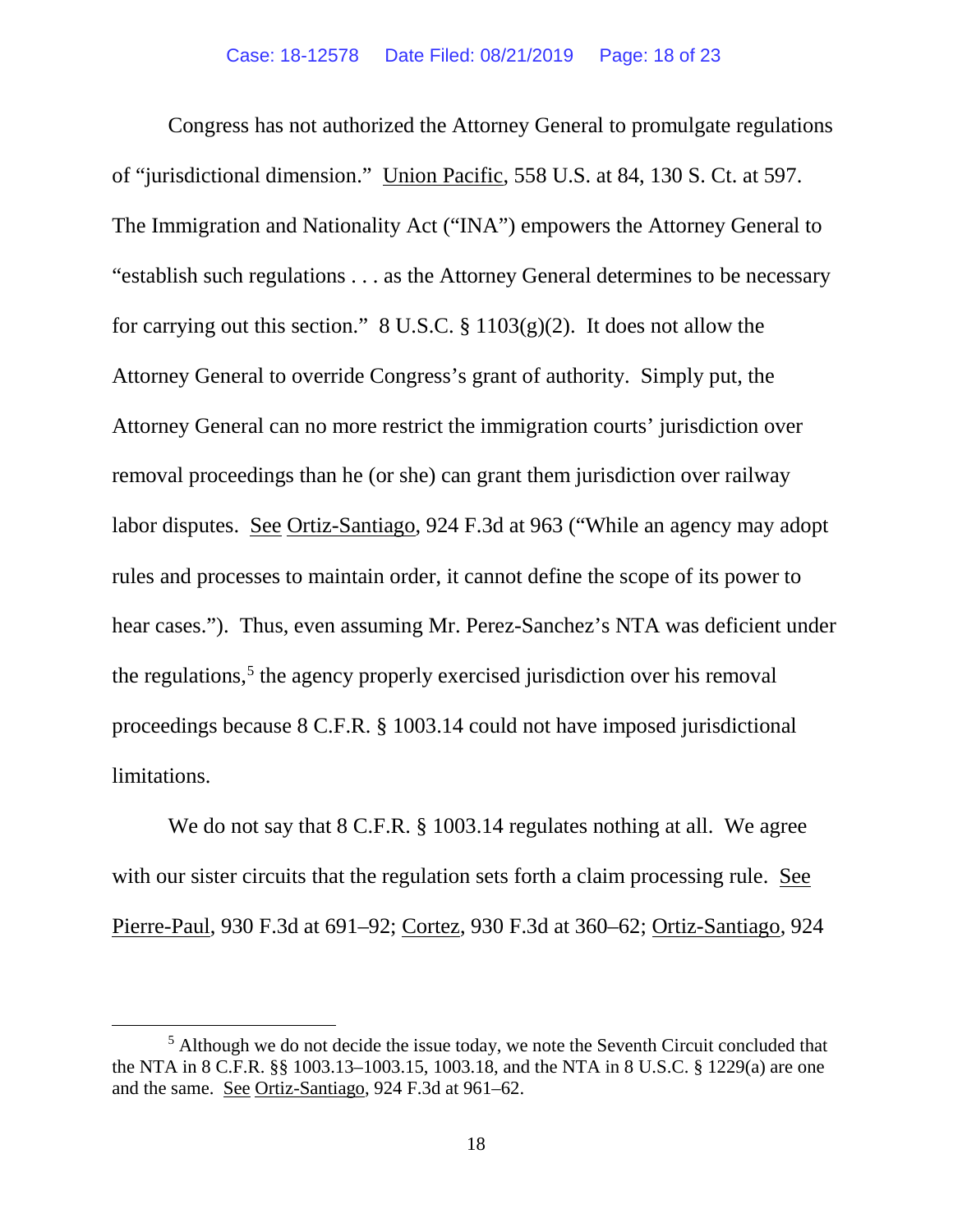F.3d at 963–64. As the Fourth Circuit recently observed, 8 C.F.R. § 1003.14 "lay[s] out the procedural steps that must be taken to docket a case before an immigration judge." Cortez, 930 F.3d at 361. The regulation thus "seek[s] to promote the orderly progress of litigation by requiring that the parties take certain procedural steps at certain specified times"—a quintessential claim-processing function. Henderson ex rel. Henderson v. Shinseki, 562 U.S. 428, 435, 131 S. Ct. 1197, 1203 (2011).

Beyond that, the regulation closely resembles Federal Rule of Civil Procedure 3, which provides that "[a] civil action is commenced by filing a complaint with the court." Like Rule 3, 8 C.F.R. § 1003.14 requires that a document—here, an NTA—be filed with the appropriate tribunal to commence proceedings. And the Supreme Court has said that Rule 3 defects have no impact on a court's subject matter jurisdiction. See Schlesinger v. Councilman, 420 U.S. 738, 742 n.5, 95 S. Ct. 1300, 1305 n.5 (1975) ("[S]o long as the court's subjectmatter jurisdiction actually existed and adequately appeared to exist . . . any defect in the manner in which the action was instituted and processed is not itself jurisdictional and does not prevent entry of a valid judgment.").

Given this, Mr. Perez-Sanchez's Pereira challenge must fail. Because neither 8 U.S.C. § 1229(a) nor 8 C.F.R. § 1003.14 speaks to jurisdiction, the IJ and the BIA properly exercised jurisdiction over his removal hearing based on the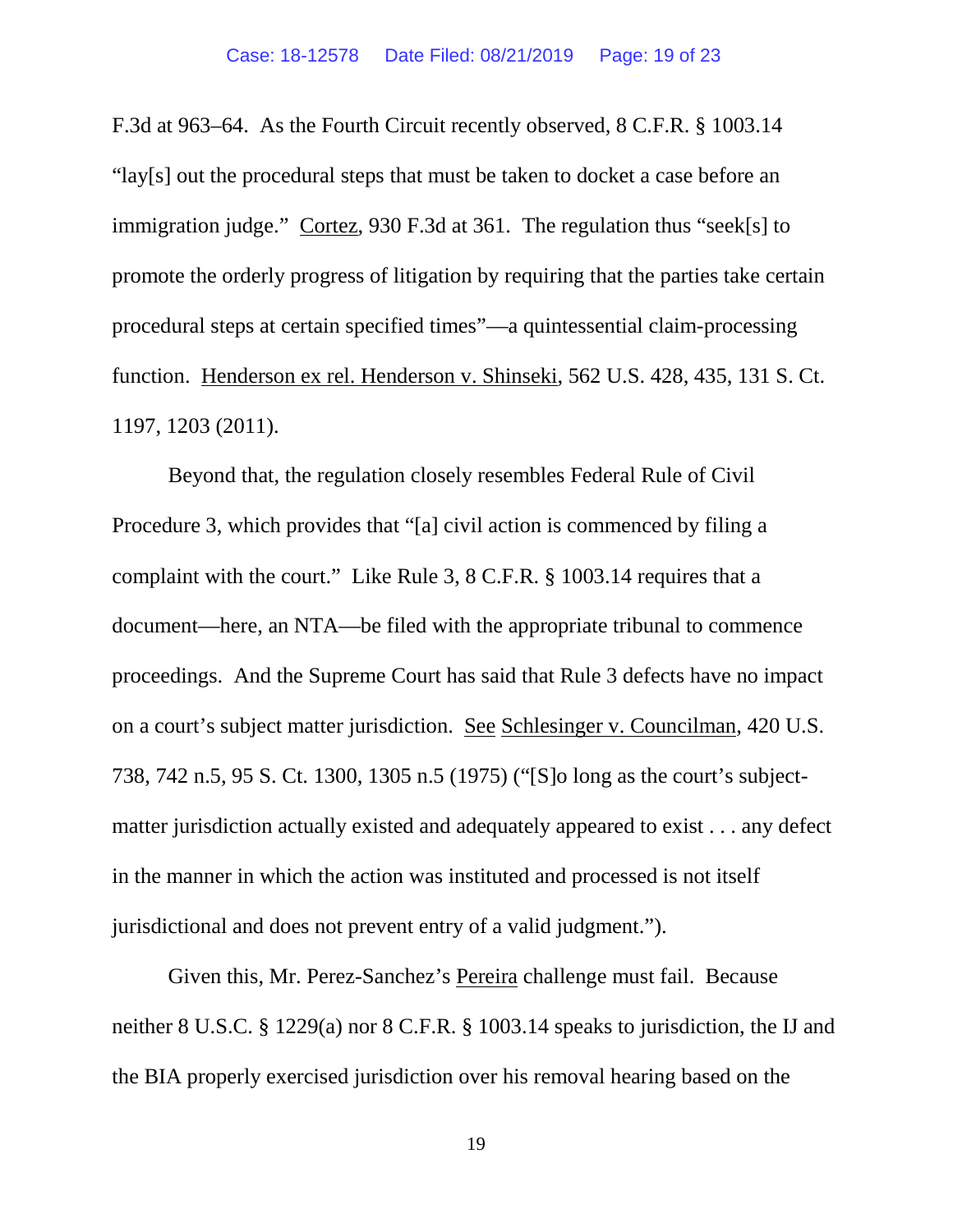authority conferred upon them by  $8 \text{ U.S.C.}$   $\frac{8}{3}$  1229a(a)(1). Those proceedings resulted in a valid final order of removal, which we have jurisdiction to review under 8 U.S.C  $\S$  1252(a)(1), (b)(9). We therefore deny his petition for review as to his Pereira claim. To the extent Mr. Perez-Sanchez argues he is nonetheless entitled to a remand because his NTA violated the agency's claim-processing rules, we dismiss this part of his petition for lack of jurisdiction because he failed to exhaust the claim before the agency. See Jeune, 810 F.3d at 800; cf. Pierre-Paul, 2019 WL 3229150, at \*6 ("Assuming arguendo that Pierre-Paul's notice to appear were defective, and the defect could not be cured, Pierre-Paul waited too long to raise this issue.").

#### **IV.**

Mr. Perez-Sanchez also argues that the BIA violated his due process rights by dismissing his appeal in the absence of a government response. This argument fails.

The members of the BIA must "exercise their independent judgment and discretion in considering and determining the cases coming before the Board." 8 C.F.R. § 1003.1(d)(1)(ii). That duty exists independent of any decision by the government to file a brief in opposition to the noncitizen's appeal.[6](#page-19-0) The agency's

<span id="page-19-0"></span><sup>6</sup> DHS, like any party before the BIA, was permitted to file a brief, but it did not have to do so. See 8 C.F.R. § 1003.38(f).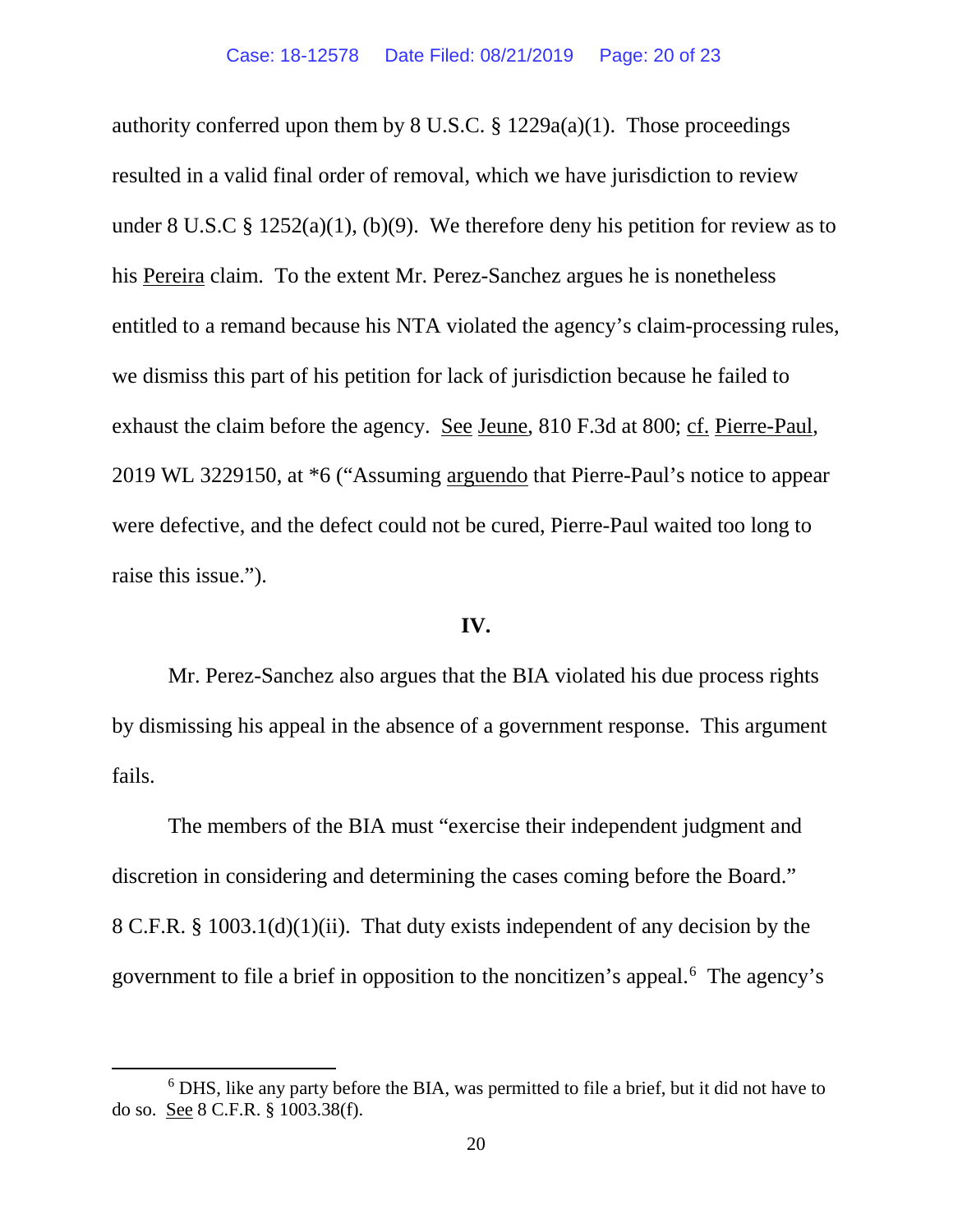decision to address the merits of Mr. Perez-Sanchez's appeal absent DHS briefing did not render his appeal fundamentally unfair. We discern no grounds for concluding that the agency's actions ran afoul of the Due Process Clause. Our conclusion today adheres to past unpublished decisions in this Circuit, see, e.g., Cenolli v. U.S. Att'y Gen., 208 F. App'x 718, 722 (11th Cir. 2006) (per curiam) (unpublished), and we deny Mr. Perez-Sanchez's petition for review as to this claim.

## **V.**

Last, but certainly not least, we turn to Mr. Perez-Sanchez's argument that the BIA's decision was unsupported by substantial evidence. To recap, the BIA found that although the Gulf Cartel targeted Mr. Perez-Sanchez because of his father-in-law's debt, any motive to harm him "based on his family status was at most incidental." We agree with Mr. Perez-Sanchez that this finding is not supported by any reasonable reading of the record.

To be eligible for asylum or withholding of removal, a noncitizen must prove he suffered persecution "on account of" a protected basis.<sup>[7](#page-20-0)</sup> See Rodriguez

<span id="page-20-0"></span><sup>&</sup>lt;sup>7</sup> The BIA, citing Matter of L-E-A-, 27 I. & N. Dec. 40 (BIA 2017), agreed with the IJ that Mr. Perez-Sanchez's proposed PSG of "his father-in-law's immediate family" was cognizable under the INA. However, the Attorney General recently reversed in part the BIA's holding in Matter of L-E-A-. See Matter of L-E-A-, 27 I. & N. Dec. 581, 596–97 (AG 2019). Because this part of Mr. Perez-Sanchez's petition for review concerns only the nexus requirement, and not the PSG requirement, we express no view on how, if at all, Matter of L-E-A- impacts Mr. Perez-Sanchez's proposed PSG or whether the Attorney General's decision is entitled to deference.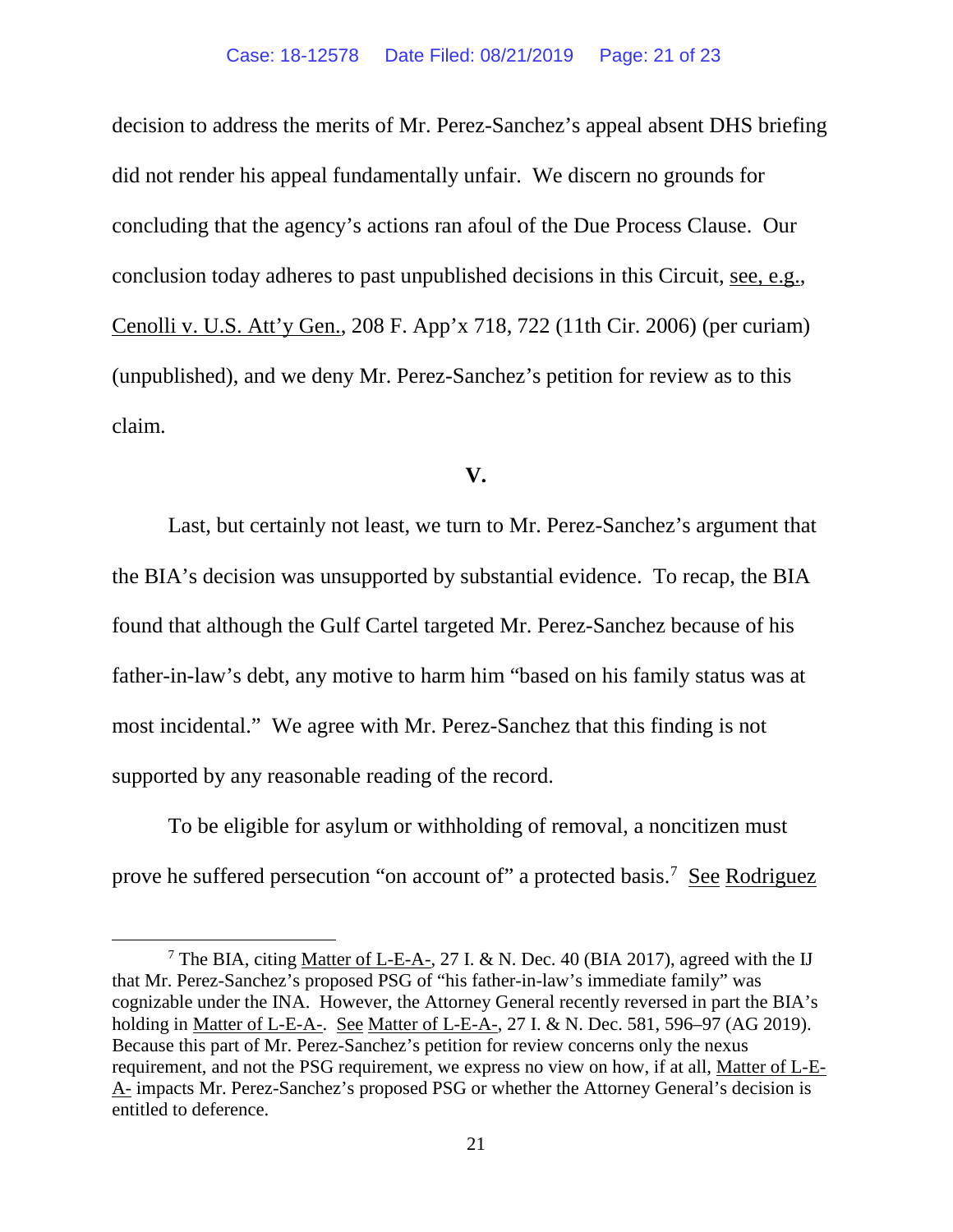Morales v. U.S. Att'y Gen., 488 F.3d 884, 890 (11th Cir. 2007) (per curiam). This is also known as the "nexus" requirement. See id. After the enactment of the REAL ID Act in 2005, in order to satisfy the nexus requirement, an applicant must establish his membership in a particular social group was or is "at least one central reason" for his persecution. 8 U.S.C. § 1158(b)(1)(B)(i); see also Perez-Zenteno v. U.S. Att'y Gen., 913 F.3d 1301, 1307 (11th Cir. 2019) ("[T]o satisfy the 'on account of a statutorily protected ground' requirement, the applicant must prove that the protected ground 'was or will be at least one central reason for persecuting the applicant.'" (quoting  $8 \text{ U.S.C. } §$  1158(b)(1)(B)(i))); Singh v. Holder, 764 F.3d 1153, 1162 (9th Cir. 2014) ("[U]nder the REAL ID Act's standard, a persecutor may be motivated by more than one central reason, and an asylum applicant need not prove which reason was dominant." (quotation marks omitted)).

In Mr. Perez-Sanchez's case, it is impossible to disentangle his relationship to his father-in-law from the Gulf Cartel's pecuniary motives: they are two sides of the same coin. The record is replete with evidence that the Gulf Cartel sought out and continuously extorted Mr. Perez-Sanchez because of his father-in-law's past history with the cartel. Among other things, the Gulf Cartel held Mr. Perez-Sanchez at gunpoint and told him that because Mr. Martinez-Carasco "owed them money . . .[,] [Mr. Perez-Sanchez] owed them money" as well. Indeed, the Gulf Cartel almost executed Mr. Perez-Sanchez because of Mr. Martinez-Carasco's